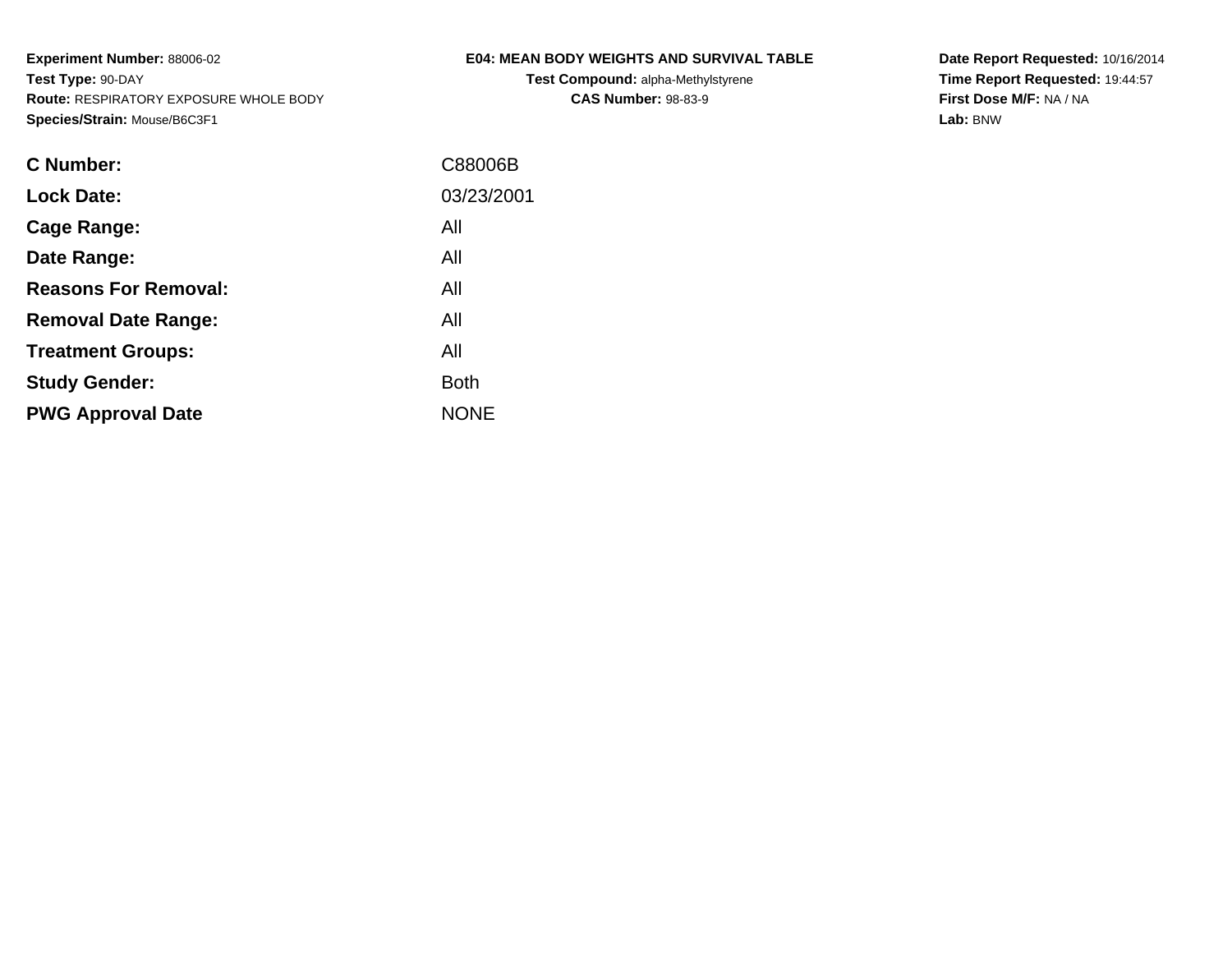### **E04: MEAN BODY WEIGHTS AND SURVIVAL TABLE**

**Test Compound:** alpha-Methylstyrene

**CAS Number:** 98-83-9

**Date Report Requested:** 10/16/2014**Time Report Requested:** 19:44:57**First Dose M/F:** NA / NA**Lab:** BNW

#### **MALE**

| <b>DAY</b>                | <b>CONTROL</b> |    |       | <b>75 PPM</b> |    |       | <b>150 PPM</b> |    |       | <b>300 PPM</b> |    |
|---------------------------|----------------|----|-------|---------------|----|-------|----------------|----|-------|----------------|----|
|                           | WT(g)          | N  | WT(g) | % OF CNTL N   |    | WT(g) | % OF CNTL N    |    | WT(g) | % OF CNTL N    |    |
|                           | 23.2           | 10 | 23.4  | 101.1         | 10 | 23.5  | 101.5          | 10 | 23.5  | 101.4          | 10 |
| 10                        | 26.0           | 10 | 25.9  | 99.8          | 10 | 26.5  | 101.9          | 10 | 25.2  | 96.8           | 10 |
| 17                        | 27.3           | 10 | 27.4  | 100.2         | 10 | 28.2  | 103.3          | 10 | 27.2  | 99.6           | 10 |
| 24                        | 28.5           | 10 | 28.4  | 99.6          | 10 | 29.6  | 103.9          | 10 | 28.4  | 99.7           | 10 |
| 31                        | 29.5           | 10 | 29.4  | 99.4          | 10 | 30.7  | 103.9          | 10 | 29.7  | 100.7          | 10 |
| 38                        | 30.7           | 10 | 30.2  | 98.3          | 10 | 31.4  | 102.3          | 10 | 30.1  | 98.0           | 10 |
| 45                        | 31.8           | 10 | 31.0  | 97.4          | 10 | 32.5  | 102.3          | 10 | 31.2  | 98.0           | 10 |
| 52                        | 32.8           | 10 | 32.1  | 98.0          | 10 | 33.2  | 101.2          | 10 | 31.7  | 96.8           | 10 |
| 66                        | 35.4           | 10 | 33.7  | 95.4          | 10 | 34.9  | 98.6           | 10 | 33.2  | 93.9           | 10 |
| 73                        | 36.3           | 10 | 34.9  | 96.2          | 10 | 35.7  | 98.4           | 10 | 34.5  | 94.9           | 10 |
| 80                        | 37.6           | 10 | 36.1  | 95.9          | 10 | 36.8  | 98.0           | 10 | 35.4  | 94.3           | 10 |
| 87                        | 38.2           | 10 | 37.1  | 97.1          | 10 | 37.6  | 98.6           | 10 | 36.0  | 94.3           | 10 |
| <b>TERM</b><br><b>SAC</b> | 38.7           | 10 | 37.8  | 97.7          | 10 | 38.5  | 99.5           | 10 | 36.8  | 94.9           | 10 |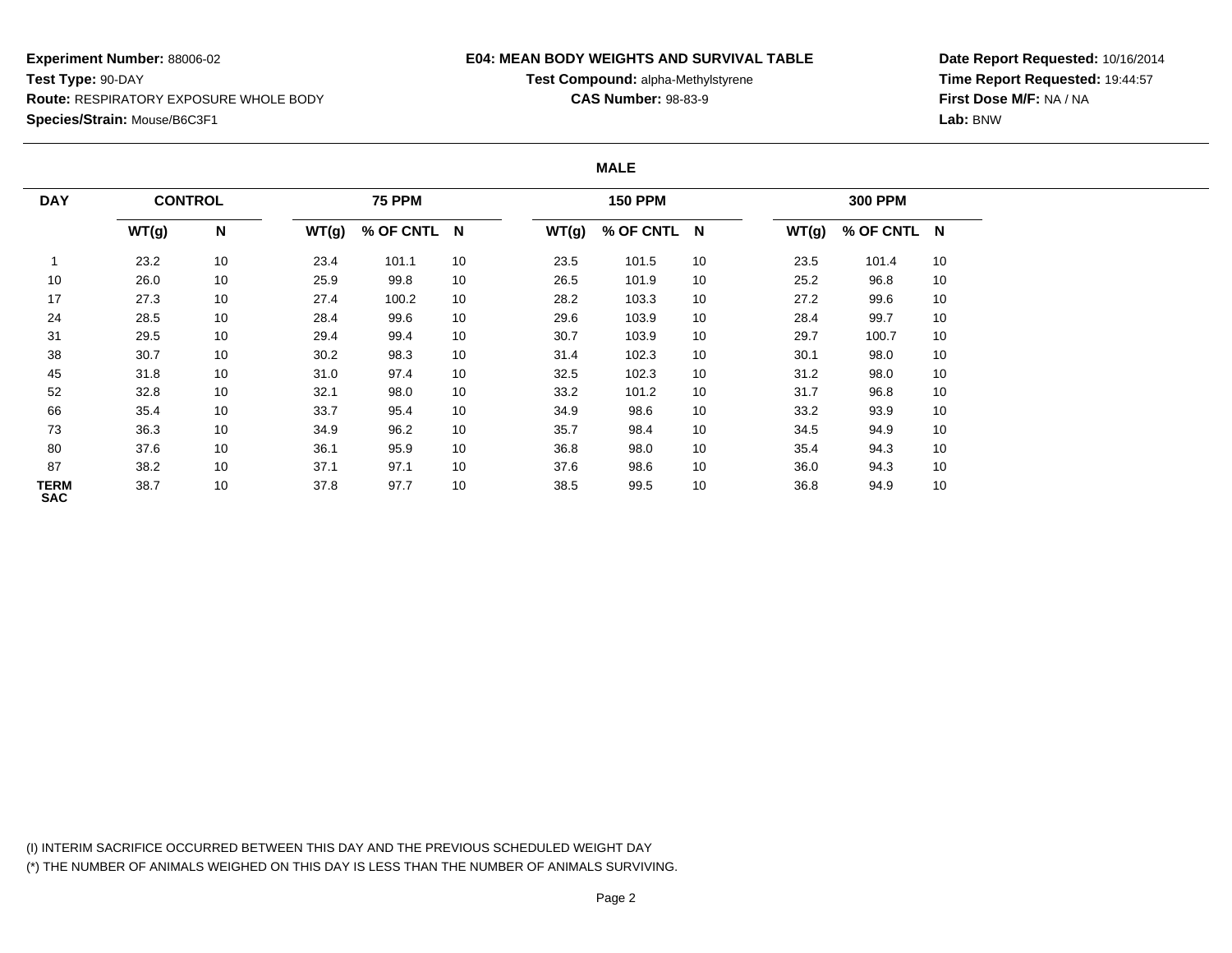### **E04: MEAN BODY WEIGHTS AND SURVIVAL TABLE**

**Test Compound:** alpha-Methylstyrene**CAS Number:** 98-83-9

**Date Report Requested:** 10/16/2014**Time Report Requested:** 19:44:57**First Dose M/F:** NA / NA**Lab:** BNW

**MALE**

| <b>DAY</b>         |       | <b>600 PPM</b> |    |       | <b>1000 PPM</b> |    |
|--------------------|-------|----------------|----|-------|-----------------|----|
|                    | WT(g) | % OF CNTL N    |    | WT(g) | % OF CNTL N     |    |
| $\mathbf{1}$       | 23.5  | 101.2          | 10 | 23.4  | 100.9           | 10 |
| $10$               | 25.4  | 97.8           | 10 | 24.1  | 92.5            | 10 |
| 17                 | 26.7  | 97.9           | 10 | 25.2  | 92.2            | 10 |
| 24                 | 27.6  | 97.0           | 10 | 26.3  | 92.4            | 10 |
| 31                 | 28.4  | 96.3           | 10 | 26.8  | 90.9            | 10 |
| 38                 | 29.0  | 94.5           | 10 | 27.3  | 88.8            | 10 |
| 45                 | 29.6  | 93.2           | 10 | 28.1  | 88.5            | 10 |
| 52                 | 30.2  | 92.3           | 10 | 28.7  | 87.7            | 10 |
| 66                 | 31.3  | 88.5           | 10 | 29.8  | 84.1            | 10 |
| 73                 | 31.8  | 87.6           | 10 | 30.1  | 82.8            | 10 |
| 80                 | 32.4  | 86.1           | 10 | 31.2  | 83.1            | 10 |
| 87                 | 33.0  | 86.4           | 10 | 30.6  | 80.2            | 10 |
| <b>TERM</b><br>SAC | 33.7  | 87.0           | 10 | 32.3  | 83.4            | 10 |

# \*\*\*END OF MALE DATA\*\*\*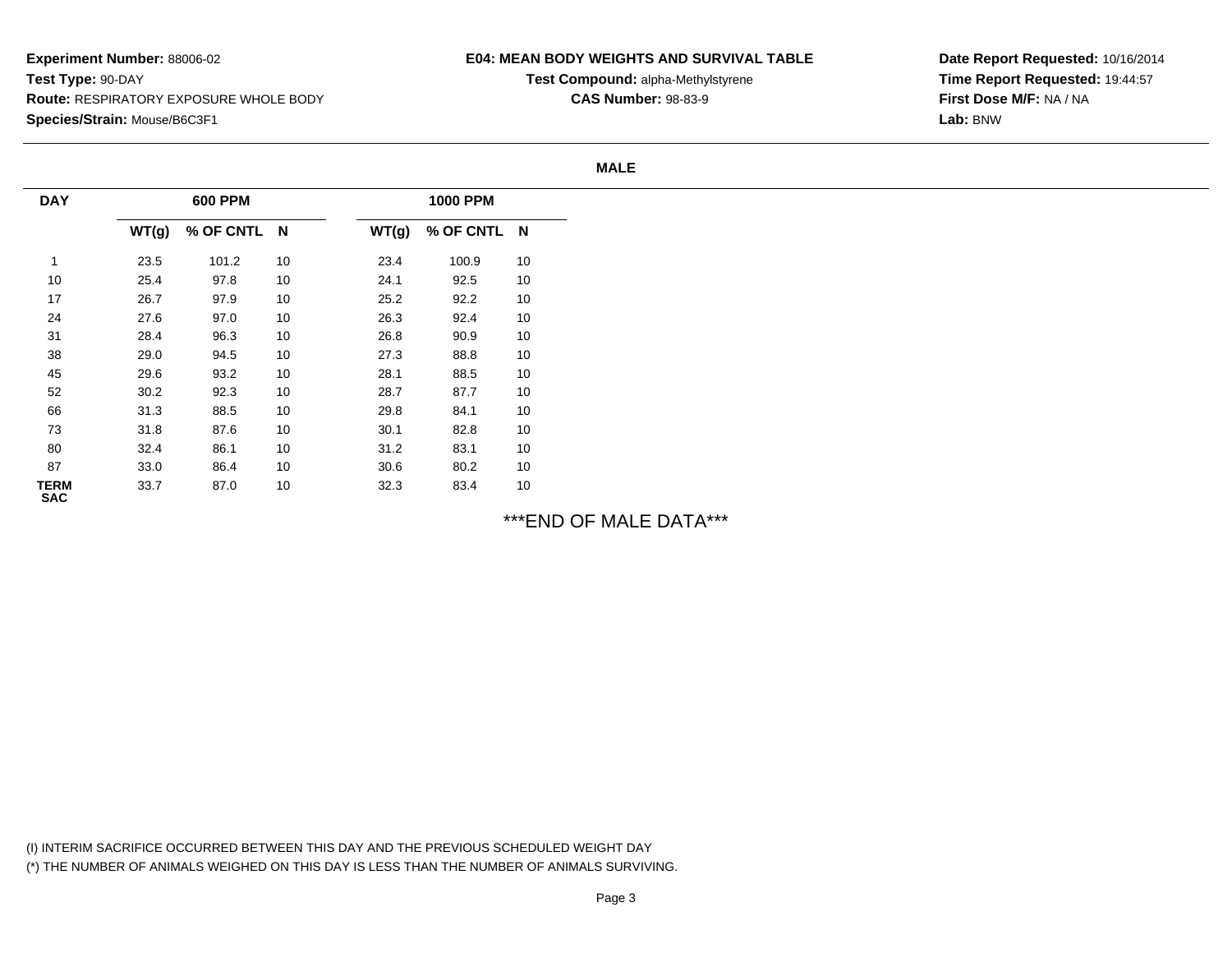### **E04: MEAN BODY WEIGHTS AND SURVIVAL TABLE**

**Test Compound:** alpha-Methylstyrene

**CAS Number:** 98-83-9

**Date Report Requested:** 10/16/2014**Time Report Requested:** 19:44:57**First Dose M/F:** NA / NA**Lab:** BNW

#### **FEMALE**

| <b>DAY</b>                | <b>CONTROL</b> |    |       | <b>75 PPM</b> |    |       | <b>150 PPM</b> |    |       | <b>300 PPM</b> |    |
|---------------------------|----------------|----|-------|---------------|----|-------|----------------|----|-------|----------------|----|
|                           | WT(g)          | N  | WT(g) | % OF CNTL N   |    | WT(g) | % OF CNTL N    |    | WT(g) | % OF CNTL N    |    |
|                           | 19.3           | 10 | 18.7  | 97.0          | 10 | 19.8  | 102.7          | 10 | 19.3  | 100.0          | 10 |
| 10                        | 21.6           | 10 | 20.6  | 95.5          | 10 | 21.3  | 98.6           | 10 | 20.6  | 95.4           | 10 |
| 17                        | 22.1           | 10 | 22.1  | 99.8          | 10 | 22.5  | 101.9          | 10 | 22.1  | 100.1          | 10 |
| 24                        | 23.3           | 10 | 23.3  | 100.0         | 10 | 23.2  | 99.5           | 10 | 22.9  | 98.3           | 10 |
| 31                        | 24.2           | 10 | 23.8  | 98.4          | 10 | 25.0  | 103.3          | 10 | 23.9  | 98.8           | 10 |
| 38                        | 25.6           | 10 | 24.6  | 96.2          | 10 | 26.0  | 101.5          | 10 | 24.6  | 96.2           | 10 |
| 45                        | 26.8           | 10 | 25.1  | 93.6          | 10 | 26.1  | 97.4           | 10 | 24.7  | 92.3           | 10 |
| 52                        | 27.4           | 10 | 26.1  | 95.5          | 10 | 26.9  | 98.2           | 10 | 25.9  | 94.5           | 10 |
| 66                        | 28.9           | 10 | 27.0  | 93.4          | 10 | 28.2  | 97.7           | 10 | 26.6  | 92.1           | 10 |
| 73                        | 29.2           | 10 | 27.3  | 93.4          | 10 | 28.5  | 97.5           | 10 | 27.2  | 93.1           | 10 |
| 80                        | 30.3           | 10 | 28.0  | 92.5          | 10 | 29.8  | 98.5           | 10 | 27.6  | 91.2           | 10 |
| 87                        | 30.6           | 10 | 28.3  | 92.6          | 10 | 30.4  | 99.3           | 10 | 28.4  | 92.9           | 10 |
| <b>TERM</b><br><b>SAC</b> | 31.0           | 10 | 28.3  | 91.3          | 10 | 30.7  | 98.9           | 10 | 28.3  | 91.2           | 10 |